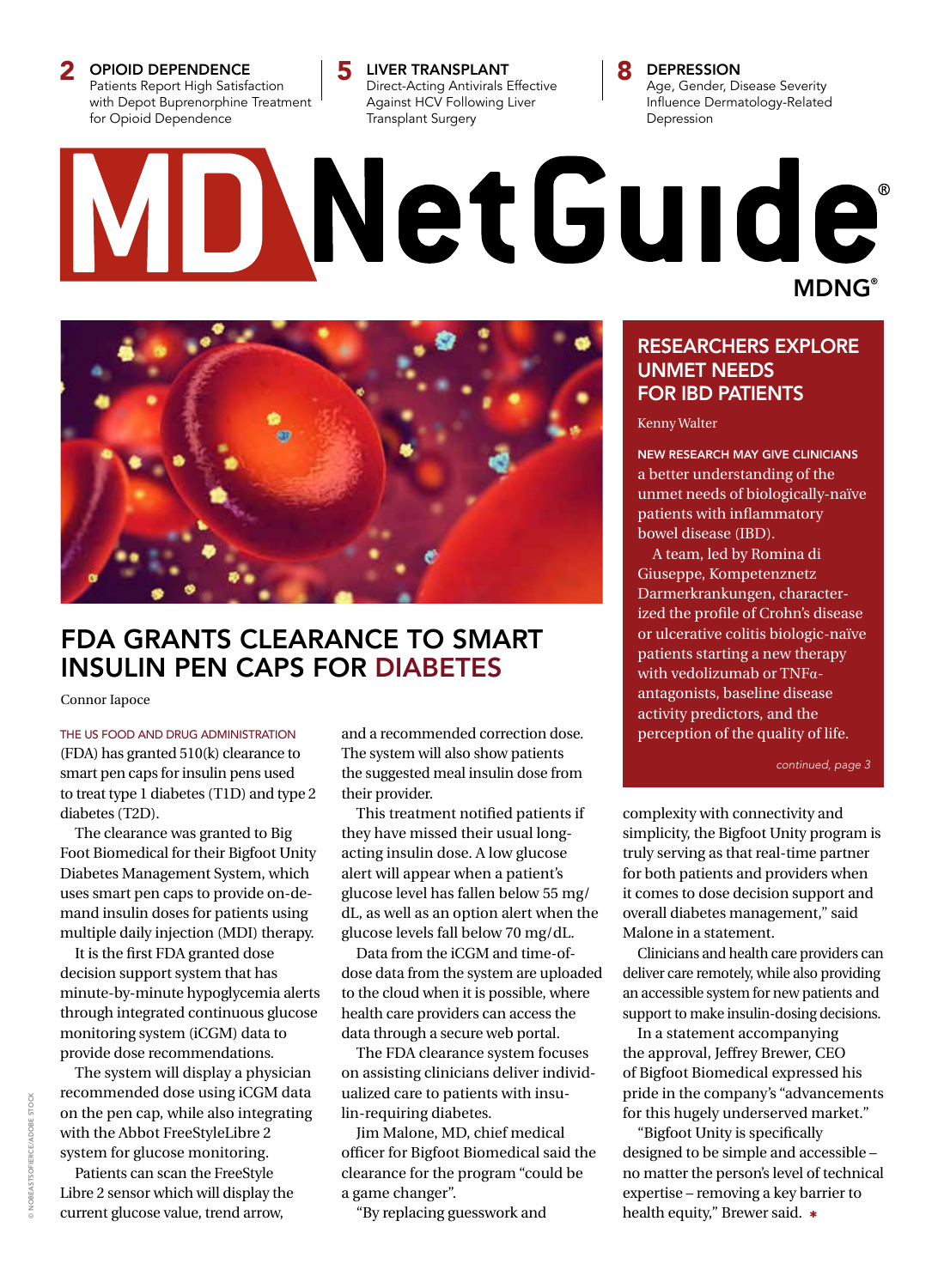## PATIENTS REPORT HIGH SATISFACTION WITH DEPOT BUPRENORPHINE TREATMENT FOR OPIOID DEPENDENCE

Connor Iapoce

PATIENT-REPORTED OUTCOMES (PRO) in the treatment of opioid dependence may be affected by the method of treatment.

Investigators, led by Fredrik Tiberg, PhD, of Camurus, found that patients in treatment receiving depot buprenorphine self-reported an improved treatment satisfaction compared to those receiving daily sublingual (SL) buprenorphine.

According to investigators, there is an increased interest in using PRO as an alternative end point for assessment and comparison of different medication in addiction outcome studies.

### Study Outlines

The team compared depot buprenorphine versus daily SL buprenorphine, using the primary end point Treatment Satisfaction Questionnaire for Medication (TSQM).

As a result, the Depot Evaluation-Buprenorphine Utilization Trial (DEBUT) was an open-label, parallel group randomized clinical trial.

It was conducted in 6 outpatient drug treatment centers in Australia from October 2018 to September 2019.

Participants included patients aged ≥18 years who met criteria for opioid dependence. Excluded patients included those with severe respiratory and hepatic insufficiency and pregnancy.

Investigators used the primary efficacy outcome measure in global treatment satisfaction in the TQSM, with a range of 0 – 100, with higher scores showing greater satisfaction.

It was comprised of 14 items across 4 categories, including effectiveness, side effects, convenience, and global satisfaction. Each item was scored on a 5- or 7-point Likert scale, except for side effects (yes or no).

The secondary outcomes included other patient reported outcomes including satisfaction ratings (0 – 100), Patient Global Impression of Improvement (1 – 7, lower score indicating more improvement) and Treatment Burden Questionnaire (TBQ; 1 – 150, lower score indicating lower burden).

Other secondary outcomes included measures of opioid use, retention in treatment, and safety, including treatment-emergent adverse events (TEAEs), adverse drug reactions (ADRs), and serious AEs (SAEs).

### Treatment Results

During the treatment period, 131 patients with opioid



dependence were screened for eligibility, with 119 patients enrolled in the study. The patients included 70 (58.8%) men with a mean age of 44.4 years. Patients were receiving SL buprenorphine treatment prior to the study start.

After randomization, 60 participants (50.4%) received depot buprenorphine and 59 participants received SL buprenorphine (49.6%). A participant in the SL buprenorphine group withdrew consent and did not participate in the study.

Investigators found the mean duration since diagnosis of opioid dependence before randomization was 13.0 years and the mean duration from the first illicit use of opioids to randomization was 19.3 years.

Data show the mean daily dose of SL buprenorphine was 15.6 mg/d and the mean weekly depot buprenorphine dose was 21.5 mg/week and mean monthly dose was 107.4mg/month.

The team found the primary outcome TSQM Satisfaction Score had a mean at baseline of 71.2 in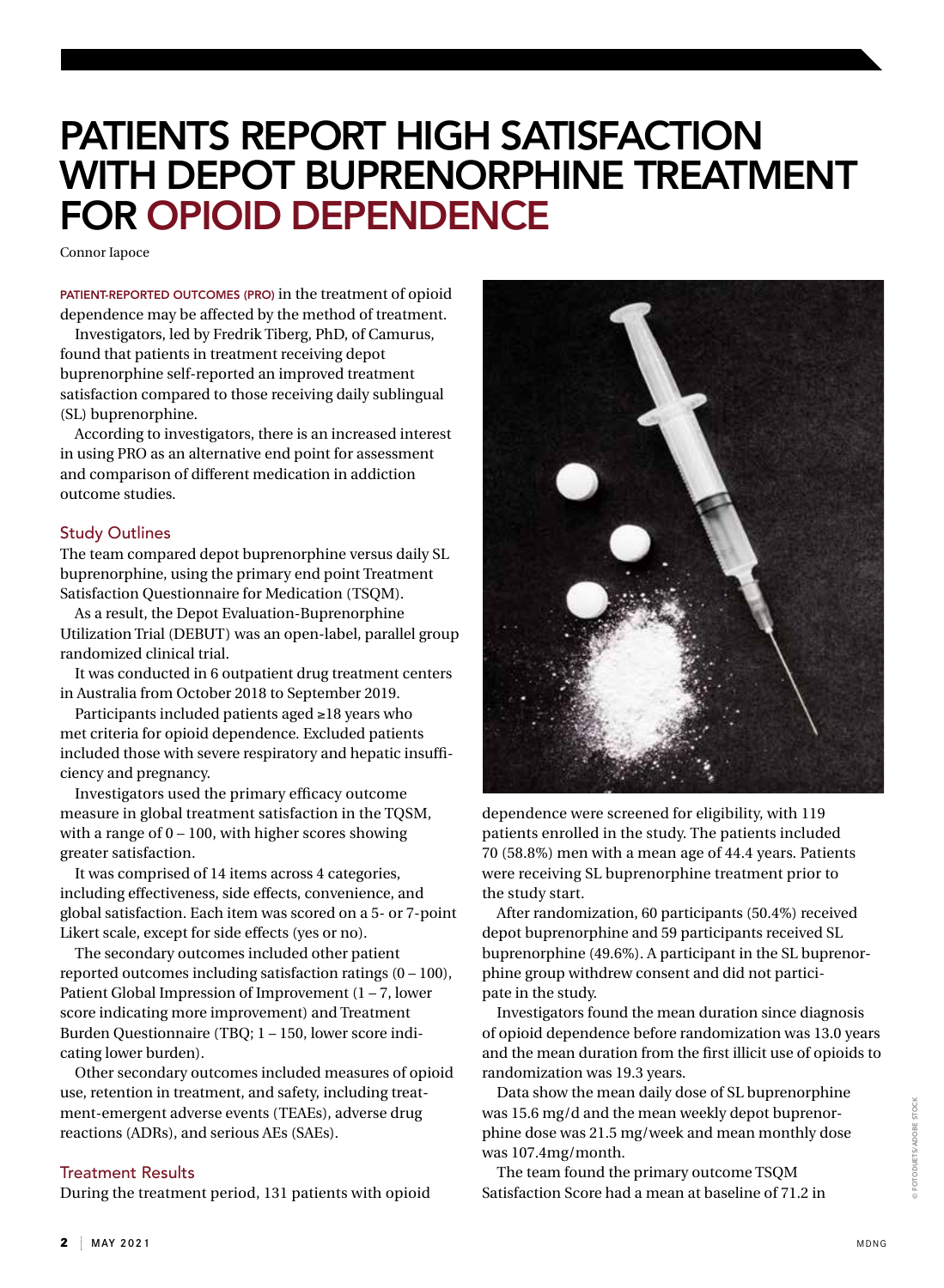the depot buprenorphine group and 73.8 in the SL buprenorphine group.

At week 24 in the mixed model for repeated measure (MMRM), investigators found the mean TSQM satisfaction score was significantly higher for the depot treatment group versus the sublingual group.

The mean score for depot buprenorphine was 82.5 versus a mean score of 74.3 in the SL buprenorphine group, with a difference of 8.2 (95% CI, 1.7 – 14.6; *P* = .01).

The overall study period had a mean score of 82.4 for the depot buprenorphine group and 73.8 for the SL buprenorphine group, with a difference of 8.6 (95% CI, 3.3 – 13.9; *P* = .002).

The team also noted improved results in the secondary outcomes after depot buprenorphine treatment. The treatment burden in the TBQ global score was (13.2 vs 28.6; 95% CI, −22.6 to −8.2; *P* <.001).

Data show 39 participants (65%) in the depot buprenorphine group experienced 117 adverse drug reactions, with most involving mild injection site reactions. In the sublingual buprenorphine group, the team saw 21 adverse drug reactions.

*continued from cover*

In the VEDOIBD-Study, the researchers compared vedolizumab with other biologics as induction and maintenance therapies for Crohn's disease  $(n = 627)$  and ulcerative colitis (n = 546) enrolled from IBD-experienced centers in Germany.

#### Biologic-Naïve Patients

For biologic-naïve patients—vedolizumab (n = 397) and anti-TNF (n = 359)—the researchers analyzed disease severity and perception of quality of life predictors with logistic regression.

A first biological therapy with vedolizumab was considered for older Crohn's disease when compared to biologicals-naïve anti-TNF patients, including those with a less complicated, but longer disease course and a history of comorbidities. There were no differences in unmet needs observed among the ulcerative colitis patient group.

The presence of extra-intestinal manifestations in biologic-naïve anti-TNF patients with Crohn's disease (OR, 3.83; 95% CI, 1.69-8.68), as well as both biologic-naïve patient groups with ulcerative colitis, stool frequency (OR, 2.00; 95% CI, 1.25–3.19); OR, 1.82; 95% CI, 1.10–3.02), respectively) and rectal bleeding (OR, 2.24; 95% CI, 1.20–4.18); OR, 1.92; 95% CI, 1.19–3.11), respectively) emerged as the most important predictors of disease severity. This was significantly linked to a worse perception of quality of life.

"This study highlights the existence of unmet medical needs of patients with CD or UC, for whom a new biological therapy is planned as part of the VEDOIBD-Study, which considerably impacts their HRQoL," the authors wrote.

However, no participants in the trial withdrew due to adverse effects.

### Conclusion

Investigators concluded that the study showed higher satisfaction in treatment with depot buprenorphine than SL buprenorphine, as well as improvement in treatment convenience, effectiveness, patient satisfaction, and treatment burden.

"In this study, participants randomized to receive depot buprenorphine administered weekly or monthly reported significantly higher and more sustained treatment global satisfaction than those randomized to continue to receive SL buprenorphine, adding to the evidence regarding depot buprenorphine from earlier double-blind RCTs," investigators wrote.

The study, "Patient-Reported Outcomes of Treatment of Opioid Dependence With Weekly and Monthly Subcutaneous Depot vs Daily Sublingual Buprenorphine," was published online in *JAMA Network Open.*  $*$ 

#### Infliximab

A recent study found that maintaining ulcerative colitis (UC) remission was significantly more common in patients who continued treatment with infliximab, compared to those who discontinued treatment.

The use of anti-tumor necrosis factor (TNF) agents is common in the treatment of refractory UC, but the longterm use of anti-TNF therapy can increase the risk of malignancy or infection.

No previous study trial has evaluated the safety of anti-TNF agent discontinuation in patients with UC in remission.

Of the 122 patients screened, a total of 95 were randomly assigned to the infliximab-continued group ( $n = 48$ ) and the infliximab-discontinued group  $(n = 47)$ . The final analysis included 92 patients, with 46 in each group.

In the infliximab-continued group, 37 of 46 patients (80.4%) were in remission at week 48.

In the infliximab-discontinued group, 25 of 46 patients (54.3%) were in remission at week 48.

Adverse events were found in 8 (17%) patients in the infliximab-continued group, including a patient who experienced an infusion reaction. This is compared to 6 (13%) in the infliximab-discontinued group, with 2 patients experiencing psoriatic skin lesions.

The study, "Profile of patients with inflammatory bowel disease in conjunction with unmet needs and decision-making for choosing a new biologic therapy: a baseline analysis of the VEDOIBD-Study," was published online in the *International Journal of Colorectal Disease*. ✱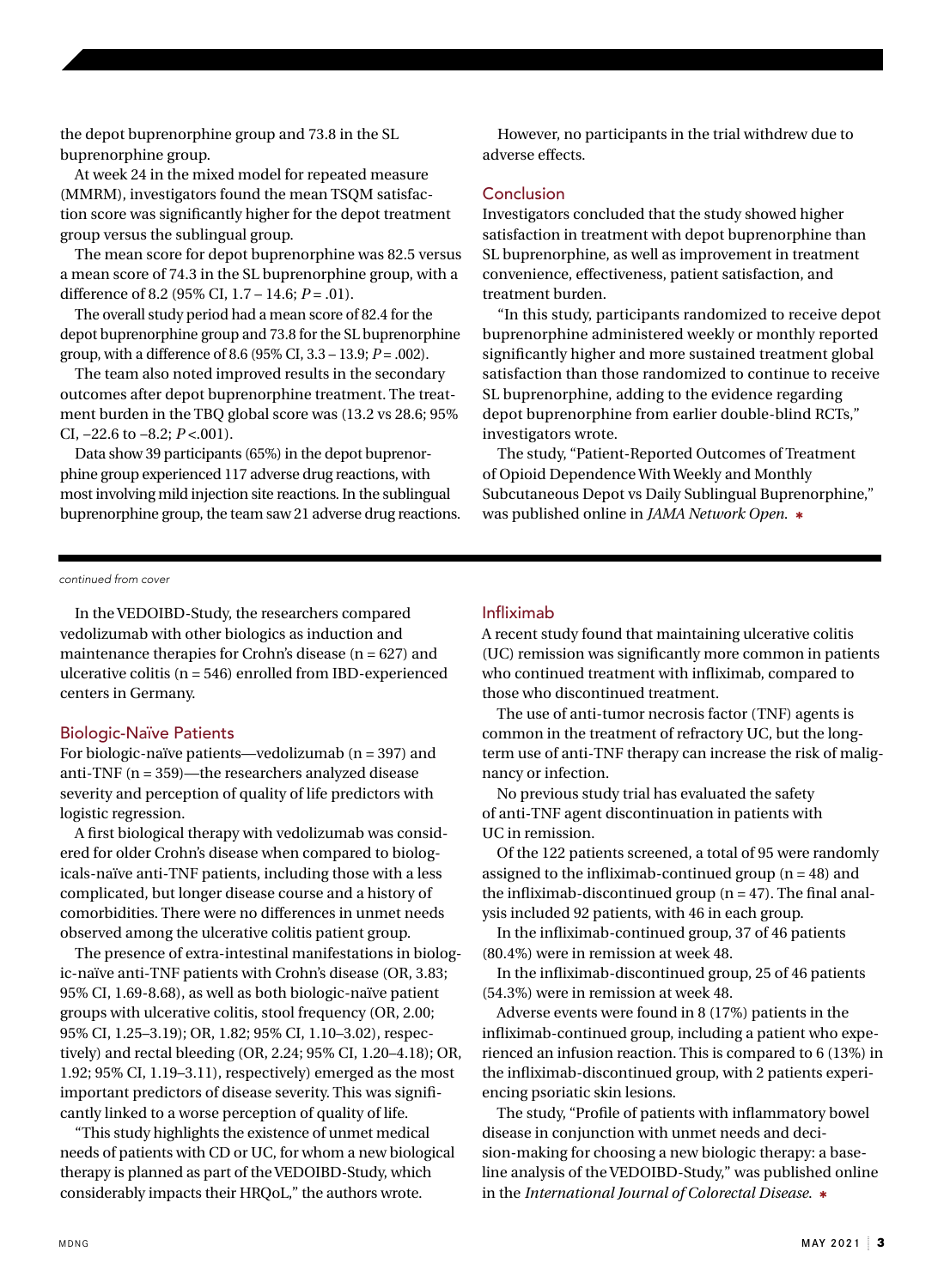

### IN-HUMAN GENE THERAPY BAY 2599023 EFFECTIVE IN PATIENTS WITH SEVERE HEMOPHILIA

Connor Iapoce

NEW DATA SHOW THAT A GENE THERAPY for hemophilia A may reduce the treatment burden for patients and clinicians, while also eliminating the need for factor VIII (FVIII) prophylaxis.

The BAY 2599023 is an adeno-associated virus (AAV) vector with capsid serotype hu37 (AAVhu37) that has demonstrated ability to achieve FVIII expressions at therapeutic levels with a good safety profile, according to investigators.

Thus, investigators, led by Stephen W. Pipe, MD of the University of Michigan, found BAY 2599023 resulted in sustained expression of endogenous FVII in all patients with indications of hemostatic efficacy.

The study was presented at the American Society of Gene & Cell Therapy (ASGCT) Virtual Meeting.

### **Study**

The analysis aimed to report the safety and FVII activity achieved to data with BAY 2599023 in a six-patient population. Patients were enrolled sequentially in 3 cohorts.

Investigators used a phase 1/2, open-label, dose-finding study that included male patients with severe hemophilia A. Each patient received a single intravenous infusion of AAVhu37.

Further, the patient group was ≥18 years and >150 exposure days to FVII products, with no history of FVIII inhibitors and no detectable immunity to the AAVhu37 capsid.

Investigators primary endpoints for the study were adverse events (S/AESIs), while the secondary endpoint was FVII activity over time.

### Results

The 3 cohorts included 2 patients each  $(n = 6)$ enrolled sequentially.

At the cutoff in January 2021, Cohort 1 (0.5 x 1013 GC/ kg) reported no severe adverse events (SAE), drug-related adverse events (AE) or S/AESIs in a follow-up of 23 months.

After 12 months from treatment, a patient dropped out of the study.

Consequently, investigators enrolled two additional patients into the second  $(1.0 \times 1013 \text{ GC/kg})$  and third  $(2.0 \text{ Z})$ × 1013 GC/kg) dose cohorts. Study completion included 17 and 13 months of observation, respectively.

Investigators found in Cohort 2, an AESI event and mild elevation in alanine aminotransferase (ALT) was found. However, no loss of FVII activity levels were found and a short course of corticosteroid treatment returned the ALT to a normal range.

The team found both patients in Cohort 3 had mild or moderate increases in transaminases without associated symptoms or loss of FVIII expression with ongoing corticosteroid treatment.

There were no SAEs reported in any of the cohorts and patients with evaluable FVIII activity data showed durable and sustained levels over time. There were no bleeds observed after patients achieving FVIII levels >11%.

### Conclusion

Investigators concluded in the first in-human study, escalating doses of BAY 2599023 were effective and few adverse effects were observed.

"Mild to moderate elevations of ALT, managed with corticosteroids, were the only observed AEs related to BAY 2599023," investigators wrote. "Sustained expression of endogenous FVIII was observed in all patients with indications of hemostatic efficacy."

The study, "First-in-Human Gene Therapy Study of BAY 2599023 in Severe Hemophilia A: Long-Term Safety and FVIII Activity Results," was published online by the ASGCT.  $*$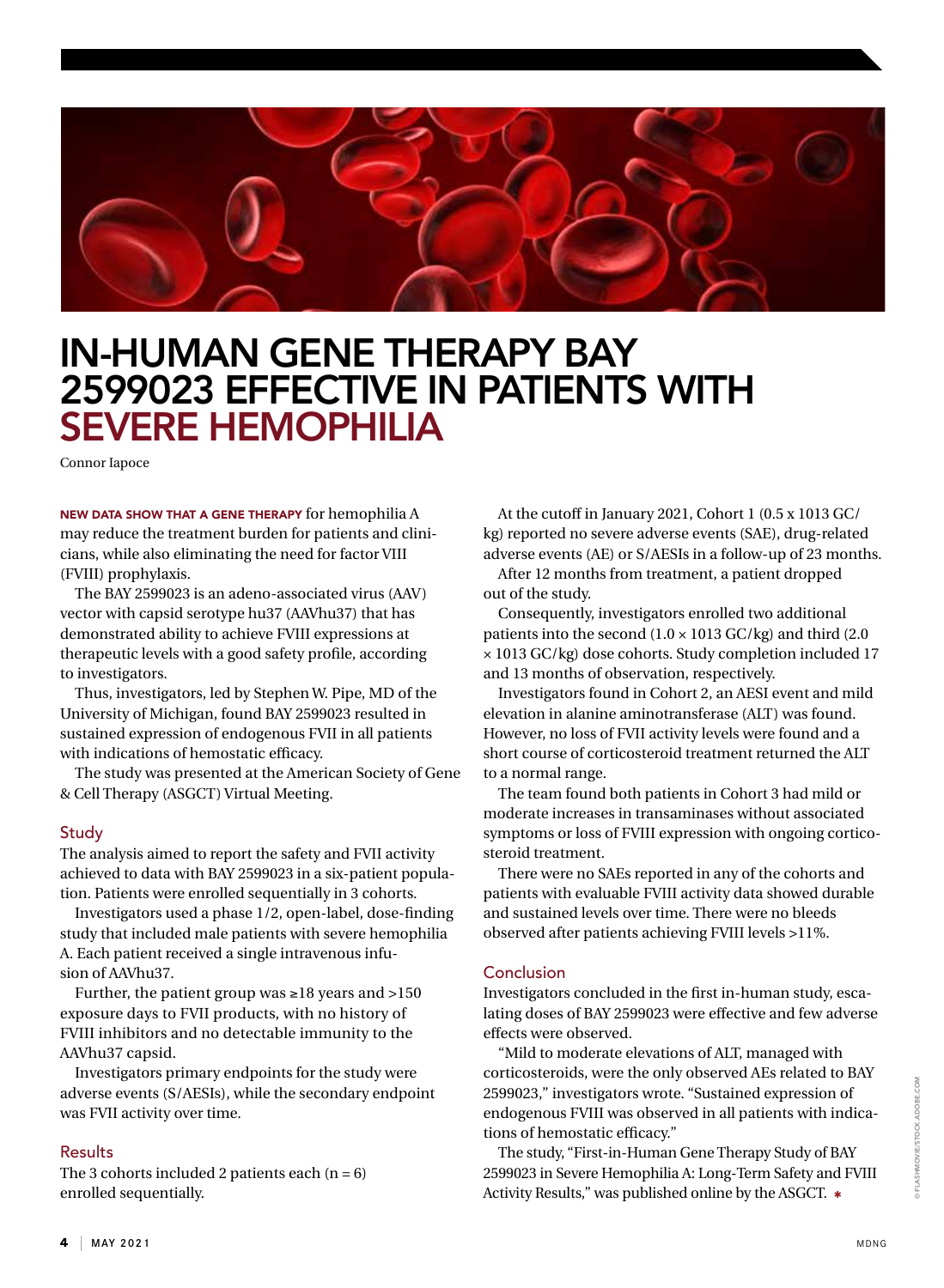### DIRECT-ACTING ANTIVIRALS EFFECTIVE AGAINST HCV FOLLOWING LIVER TRANSPLANT SURGERY

Kenny Walter

A REGIMEN OF DIRECT-ACTING ANTIVIRAL (DAA) treatments is safe and efficacious against hepatitis C virus (HCV) infections following liver transplantation.

A team, led by Eric Kauffman-Ortega, MD, Hepatology and Liver Transplantation Unit, Department of Gastroenterology, Instituto Nacional de Ciencias Médicas y Nutrición "Salvador Zubirán," identified the efficacy and safety of DAA treatment following liver transplantation hepatitis C virus recurrence in a cohort based in Mexico.

HCV infections represent 1 of the most frequent causes of liver transplantations globally. Patients with HCV viremia at the time of transplantation universally develop recurrent HCV in the allograph, which causes accelerated fibrosis and graft loss.

However, treatment with direct-acting antivirals are highly effective and safe in this patient population.

### The Study

In the retrospective cohort, the researchers examined all liver transplant patients between 2000-2019 with HCV recurrence following liver transplantation who received DAA.

The team collected clinical and biochemical characteristics from clinical records. The researchers also excluded patients who received treatment prior to a liver transplantation and patients who received interferon-based therapies after liver transplantation achieving sustained viral response at 12 weeks and eliminated patients who did not complete DAA therapy.

The investigators sought primary outcomes of SVR-12.

The final analysis included 56 patients receiving DAA after the transplantation, with 98% SVR-12.

The most frequent genotypes were 1b (54%) and 1a (34%) and the most common antiviral scheme used was sofosbuvir/ledipasvir for 12 weeks in 59% of the patients.

### Safety

The safety profile was positive, with no severe adverse effects observed.

Ribavirin was used in 82% of the patients. While 23.9% of this patient subgroup suffered from adverse effects, the majority were deemed mild.

In addition, the median follow-up after the transplant surgery was 55 months (IQR, 43-51), with a global and graft survival at 1 and 3 years of 100%.

"In a Mexican cohort, DAA therapy in LT patients

with recurrence of HCV infection showed high efficacy and an acceptable safety profile," the authors wrote.

### Pediatric Patients with HCV

Recent data show a pediatric formulation of the directacting antiviral therapy glecaprevir/pibrentasvir (GLE/PIB) is highly effective and well-tolerated in pediatric patients with HCV infections.

The findings mark a milestone in the treatment of children with HCV infection, since the data suggest that the dramatic results DAAs have brought about in adults can also be realized in children as young as 3.

"In a Mexican cohort, DAA therapy in LT patients with recurrence of HCV infection showed high efficacy and an acceptable safety profile,"

About 13.2 million of the world's estimated 71 million people with HCV infection are children between the ages of 1 and 15.

The study enrolled 80 patients with chronic HCV infection, genotypes 1-6, with or without compensated cirrhosis. The children were split into three age-based cohorts and given weight-based doses for either 8, 12 or 16 weeks. The primary endpoints were sustained virologic response at 12 weeks (SVR12) and steady-state exposure.

Of the 80 patients in the study, 77 achieved SVR12. One patient on the initial dose ratio had relapsed within 4 weeks of the end of treatment and 2 non-responders discontinued the study.

In the end, the investigators found doses of 250 mg GLE and 100 mg PIB were efficacious for children weighing 30 up to 45 kg. A dose of 200 mg GLE plus 80 mg PIB worked for children from 20 up to 30 kg, and the smallest patients (those 12-20 kg) achieved results at a dose of 150 mg GLE plus 60 mg PIB.

No serious drug-related adverse events were reported and pharmacokinetic exposures were comparable to those of adults.

The study, "Direct-Acting Antivirals in the Treatment of Hepatitis C Virus Recurrence after Liver Transplantation: Real-life Experience in a Mexican Cohort," was published online in the *Archives of Medical Research*. ✱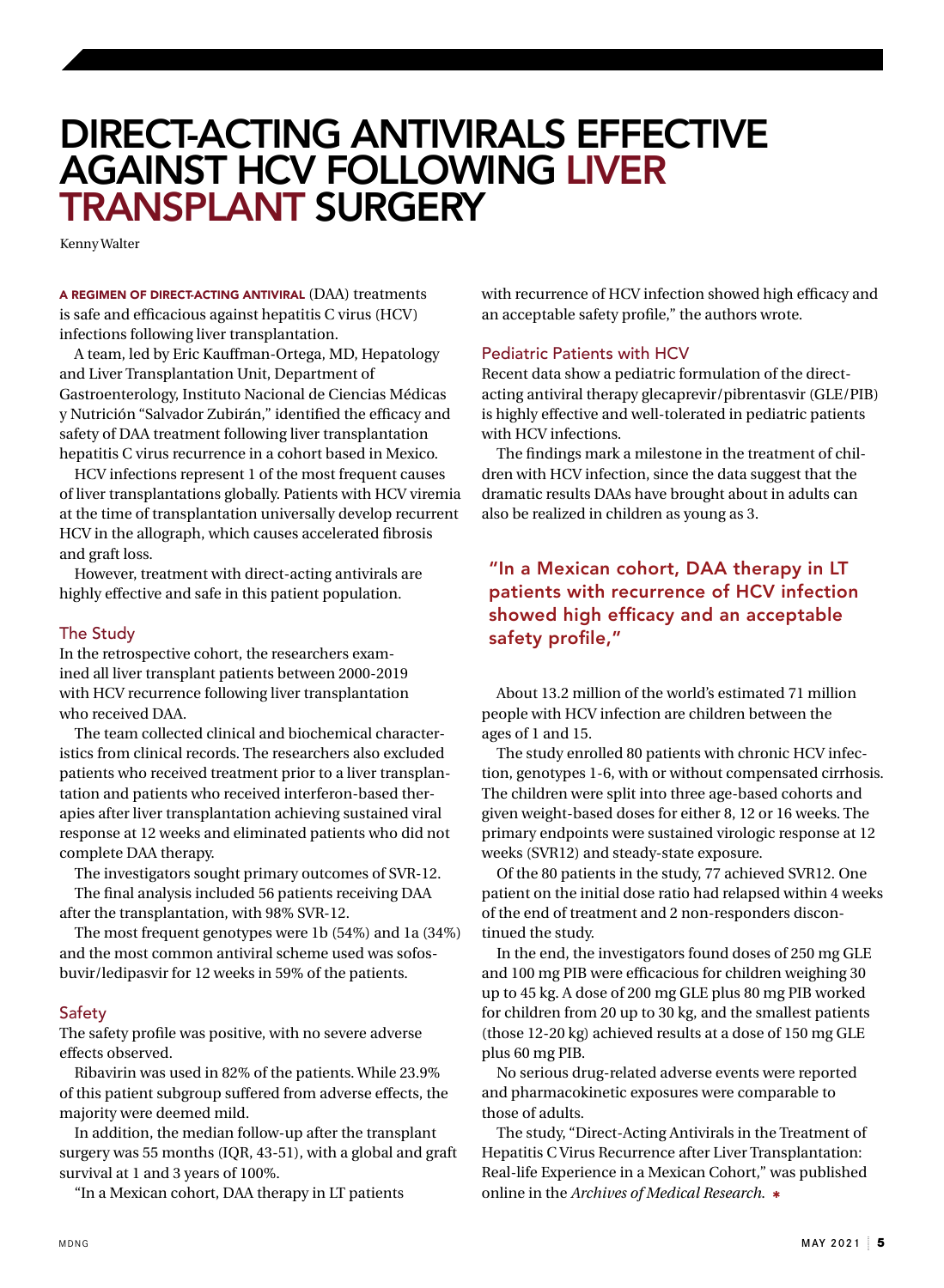### UNIVERSAL SCREENING FOR HCV THE BETTER OPTION FOR PREGNANT WOMEN

Kenny Walter



NEW RESEARCH SHOWS ONLY SCREENING for hepatitis C virus (HCV) by risk in pregnant women results in a large percentage of missed diagnoses.

A team, led by Elisa T. Bushman, *Center for Women's Reproductive Health, University of Alabama at Birmingham*, examined whether universal screening is linked to increased HCV diagnoses and postpartum linkage to HCV care compared to risk-based screening.

Current recommendations from the US Centers for Disease Control and Prevention (CDC) and the US Preventive Services Task Force (USPSTF) call for universal hepatitis c virus screening in pregnant women. In addition, the Society for Maternal-Fetal Medicine (SMFM) and American College of Obstetricians and Gynecologists (ACOG) recommend risk-based screening for HCV in pregnancy.

In the retrospective cohort study, the researchers examined pregnant women who were screening for hepatitis C at a single tertiary-care center. The patients were split into 2 cohorts—women managed with risk-based screenings between January 2014 and October 2016 and women universally screened between November 2016 and December 2018.

### **Screenings**

Screening was performed with ELISA antibody testing,

which was viremia confirmed with HCV ribonucleic acid (RNA) polymerase chain reaction (PCR) tests.

The researchers sought primary outcomes of the rate of HCV screen positivity and postpartum linkage to care.

Overall, there were 16,489 women included in the study between 2014-2018, 7039 of which were screened for HCV. Of the patients screened, 266 were part of the risk-based cohort and 6773 were part of the universal screening cohort.

### Positive Rate

There was a 29% ( $n = 76$ ) positivity rate for HCV antibody screening (HCVAb + ) in the risk-based cohort and 1.3% (n = 90) in the universal cohort.

However, only  $69\%$  (n = 62) of HCVAb+ women in the universal cohort met the criteria for risk-based testing and of the remaining 28 women, 21% (n=6) had active viremia (HCV RNA+).

The researchers also found  $64\%$  (n = 103) of the HCVAb+ women were HCV RNA+—51 of 266 (19%) in the risk-based and 52 of 6773 (0.8%) in the universal cohort.

In addition,  $75\%$  (n = 125) of HCVAb+ womenwere referred postpartum for HCV evaluation and  $27\%$  (n = 34) were linked to care and only  $9\%$  (n =10) of women with viremia-initiated treatment within 1 year of delivery.

"Universal HCV screening in pregnancy identified an additional 31% of HCVAb+ women compared with riskbased screening," the authors wrote. "Given low rates of HCV follow-up and treatment regardless of screening modality, further studies are needed to address barriers to postpartum linkage to care."

#### Impact of COVID-19

Recently, researchers found HCV screenings have decreased because of the COVID-19 pandemic.

Hepatitis C Ab testing and new hepatitis C RNA identification decreased hospital-wide and in the ambulatory clinics alone after the preservation of resources restructuring took effect on March 16.

When the investigators compared the mean daily hospital-wide tests before and after the policy changes, they found that the mean decreased by 22.9 daily tests. The mean new hepatitis C-positive patients identified daily throughout the hospital decreased by 0.36 patients per day.

The study, "Pragmatic Experience with Risk-based versus Universal Hepatitis C Screening in Pregnancy: Detection of Infection and Postpartum Linkage to Care," was published online in the *American Journal of Perinatology*. ✱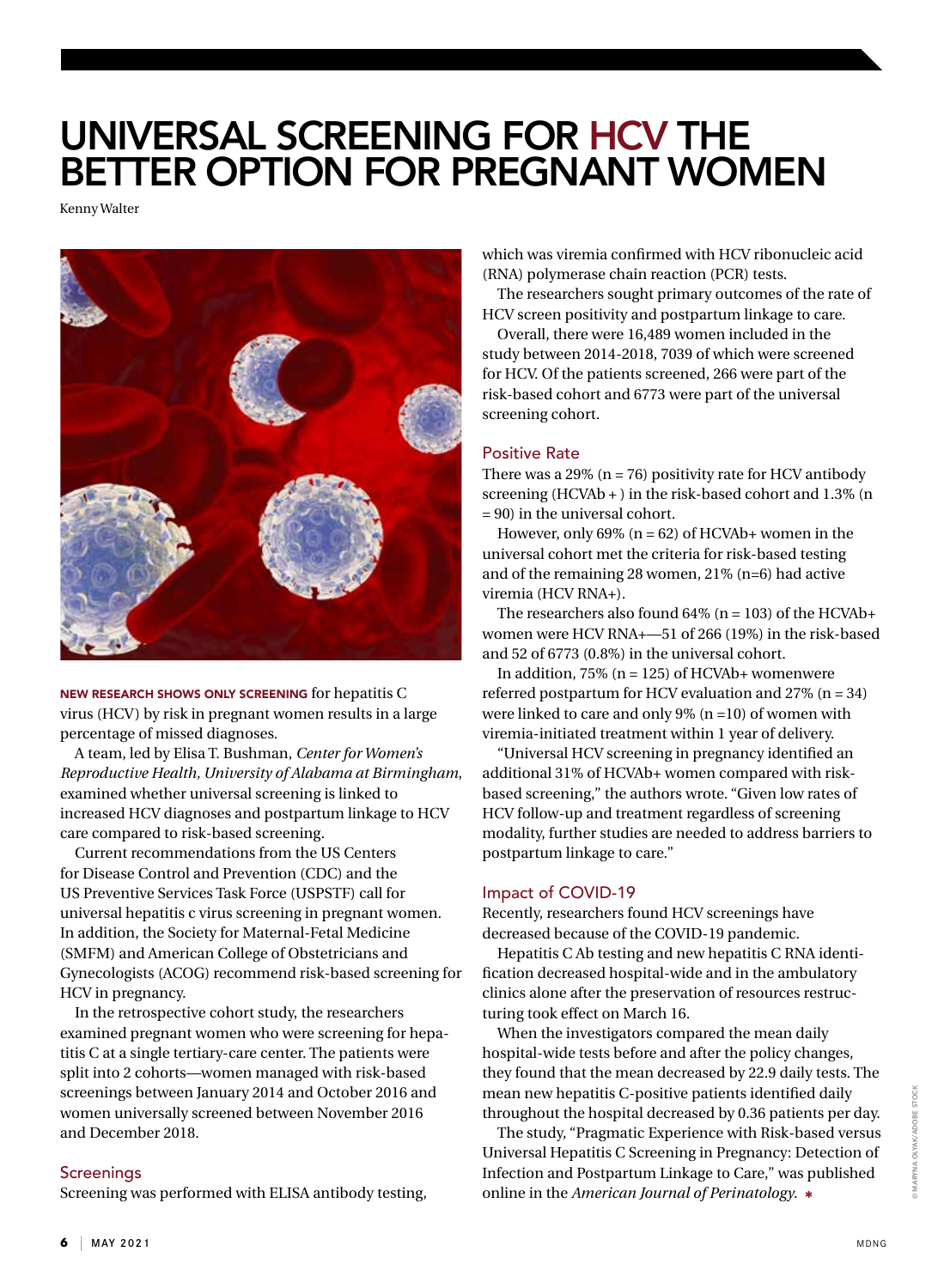

### RESEARCHERS IDENTIFY CLEAR TRENDS FOR C DIFF HOSPITALIZATIONS

Kenny Walter

NATIONAL ESTIMATES OF CLOSTRIDIUM DIFFICILE INFECTION (CDI) infection hospitalizations by demographics and patient comorbidities are considered insufficient in the US.

A team, led by Dhanshree Solanki, Edward J Bloustein School of Planning & Public Policy, identified hospitalization rates for C. diff by age group, sex, and region, as well as for patient comorbidity in the US.

In the study, the researchers analyzed the 2017 National Inpatient Sample (NIS) and identified 329,460 CDI-related hospitalizations, accounting for nearly 1% of all hospitalizations.

However, there were some stark differences found between CDI hospitalized patient characteristics and the general population of hospitalized individuals.

**"**CDI hospitalization rates were highest in the elderly over 85 years old and declined with successive decreases in age," the authors wrote. "Women had higher CDI hospitalization rates than men, and fluid and electrolyte disturbances and renal failure were the most common comorbid conditions. The presence of CDI as a comorbid condition at the time of hospitalization for other principal diagnoses or development of CDI during a hospitalization for other principal diagnoses significantly increases the risk of in-hospital morbidity and mortality."

### Age, Sex, and Region

The average CDI patient was admitted to the hospital at 64.7 years old, which is approximately 20 years older than the average age at admission of all other hospitalizations.

In addition, the highest rate of CDI hospitalizations—716 per 100,000 hospitalizations—was in patients at least 85 years old.

The inverse of that relationship was also true as those 18 years and younger had the lowest rate of hospitalizations at 12 per 100,000 hospitalizations.

"There was a progressive increase in the CDI hospitalization rates with each successive age group," the authors wrote.

There were also trends in CDI hospitalizations based on sex and region.

Female patients had a higher rate of hospitalizations—114 per 100,000 hospitalizations—than males—88 per 100,000 hospitalizations.

In addition, the hospitalization rate for c diff was highest in the Northeast—109 per 100,000 hospitalizations—and lowest in the West—84 per 100,000 hospitalizations.

### **Comorbidities**

Some of the common comorbidities for CDI patients included fluid and electrolyte disturbance (63.3%) and renal failure (33.4%), while when CDI is a secondary diagnosis, major loss of function, extreme likelihood of dying, septicemia, and septic shock were more common in comparison to CDI as a principal diagnosis.

### Hope for the Future

There is some hope that CDI hospitalization rates might see a drop, largely because of the mitigation measures hospitals have put in place to try to combat the spread of COVID-19.

Researchers recently found in a retrospective cohort study of 9 Massachusetts hospitals 97 (24.9%) patients who were tested for CDI, with a mean age of 62.4 years old. Of this group, 5 (5.2%) patients tested positive for CDI, which was lower than the overall inpatient CDI-positive rate in  $2019$  (n = 280;  $9.8\%$  of tests performed). However, this was not statistically significant  $(P = 0.16)$ .

The study, *"*Clostridium difficile Infection Hospitalizations in the United States: Insights From the 2017 National Inpatient Sample," was published online in *Gastroenterology Research*. ✱